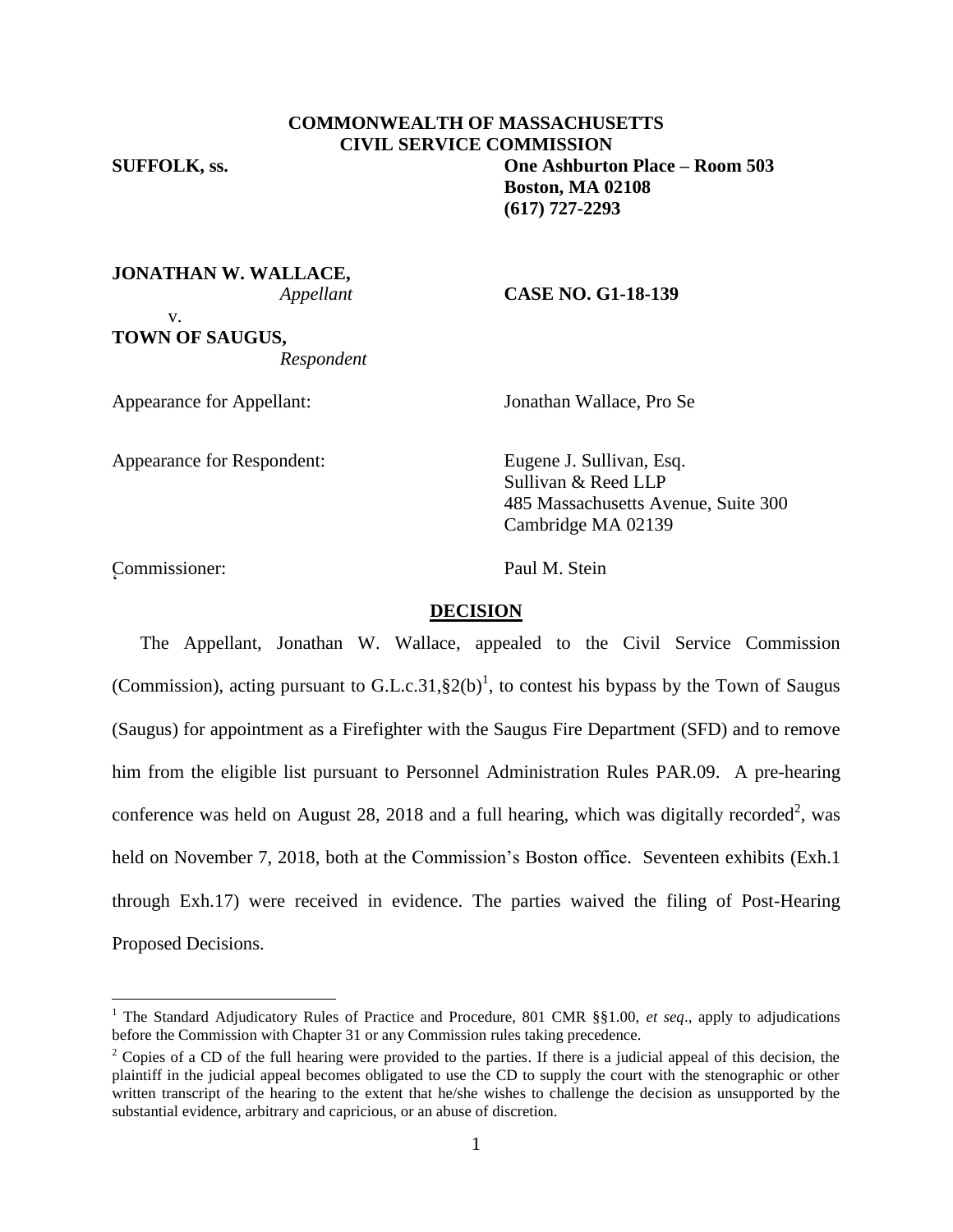### **FINDINGS OF FACT**

Based on the Exhibits entered into evidence and the testimony of the following witnesses:

*Called by the Appointing Authority*:

• NBPD Fire Chief Michael C. Newbury

*Called by the Appellant:*

- Jonathan W. Wallace, Appellant
- JA, Boston Area Restaurant Manager

and taking administrative notice of all matters filed in the case, pertinent law and reasonable inferences from the credible evidence, a preponderance of evidence establishes these facts:

1. The Appellant, Jonathan W. Wallace, is a resident of Saugus MA, where he resides with his wife and two young daughters. He graduated from UMass Lowell in 2006 with a Bachelor Degree in Business Administration. He has been steadily employed during and since college, including work for an HVAC company. He now works nights as a bartender/manager for a Boston restaurant and cares for his two children while his wife works days. (*Exhs. 8 & 16; Testimony of Appellant & JA*)

2. Mr. Wallace took and passed the civil service examination for municipal firefighter and his name appeared on Certification No. 05324 issued to Saugus in March 2018 for appointment of 4 (later revised to 5) candidates to the position of Permanent Full Time Firefighter with the SFD. Mr. Wallace was ranked  $5<sup>th</sup>$  on the Certification and was the third ranked candidate to sign willing to accept appointment. (*Exh. 2; Testimony of Chief Newbury*)

3. The Saugus Town Manager is the Appointing Authority for hiring SFD Firefighters. His decision is made on the recommendations of the Fire Chief, based on the candidates' 40-page application packet, including references, the results of a thorough background investigation, an initial (unscored) interview by a panel consisting of the Fire Chief, Deputy Fire Chief and a Saugus HR representative, and a second interview that includes the Town Manager and was scored. (Exh. 16; *Testimony of Chief Newbury*)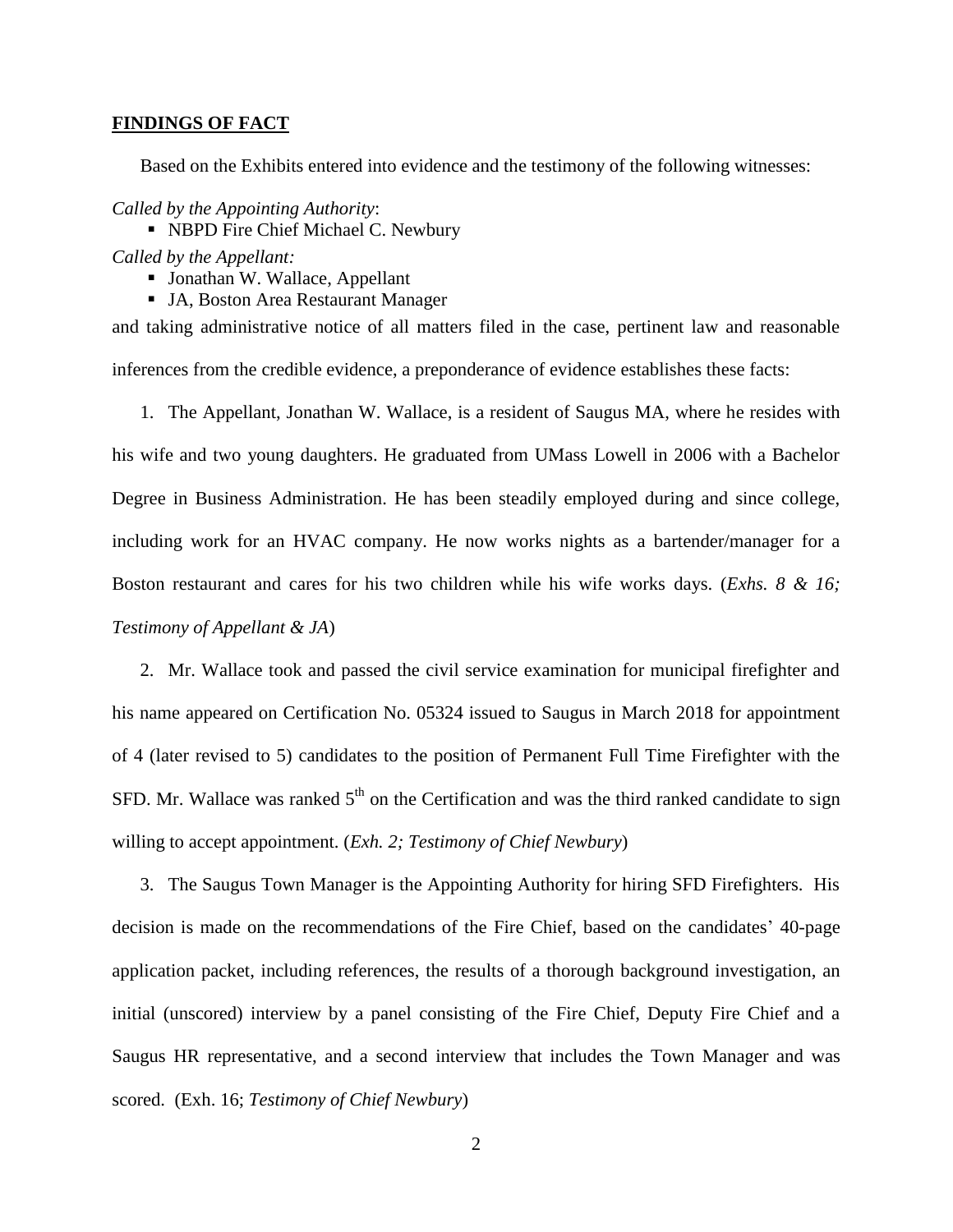4. Mr. Wallace duly completed the application process. His background investigation disclosed that he had an excellent credit score (the highest of all candidates); had been steadily employed for fifteen years with an excellent attendance record and never been disciplined; and had an excellent marriage and family life; and presented himself as "pleasant, professional and responsive to any requests." His interview with the Town Manager received a score of 4/5 in all categories, describing him as "Very well groomed", "Speaks, thinks clearly and with confidence", "Strong interest in position, asks reasonable questions", "Good common sense reasoning ability" and "Good interpersonal abilities, will relate well to others." (*Exh. 16; Testimony of Chief Newbury*).

5. Mr. Wallace's references (which included neighbors, his current employer, a Massachusetts State Trooper and a Boston Firefighter consistently attested that he was "an excellent family man, respectful, courteous and willing to help others", was "athletic and active", "exercises very good judgment and is an outstanding communicator" and has a "strong sense of pride in his community." (*Exhs. 8 & 16; Testimony of Appellant & JA*)

6. In response to specific questions asked of the references about Mr. Wallace's use of drugs and alcohol, the references uniformly responded, on personal knowledge, that Mr. Wallace has never used illegal drugs and his alcohol consumption is solely confined to occasional and responsible social drinking. (*Exh. 8; Testimony of JA*)

7. In response to specific questions about how Mr. Wallace handled stress, the references provided explicit examples of how Mr. Wallace performed under pressure, both on the job and in private life. At the Commission hearing, his current supervisor amplified on his example with further details, adding considerable credibility to these responses. (*Exh. 8; Testimony of JA*)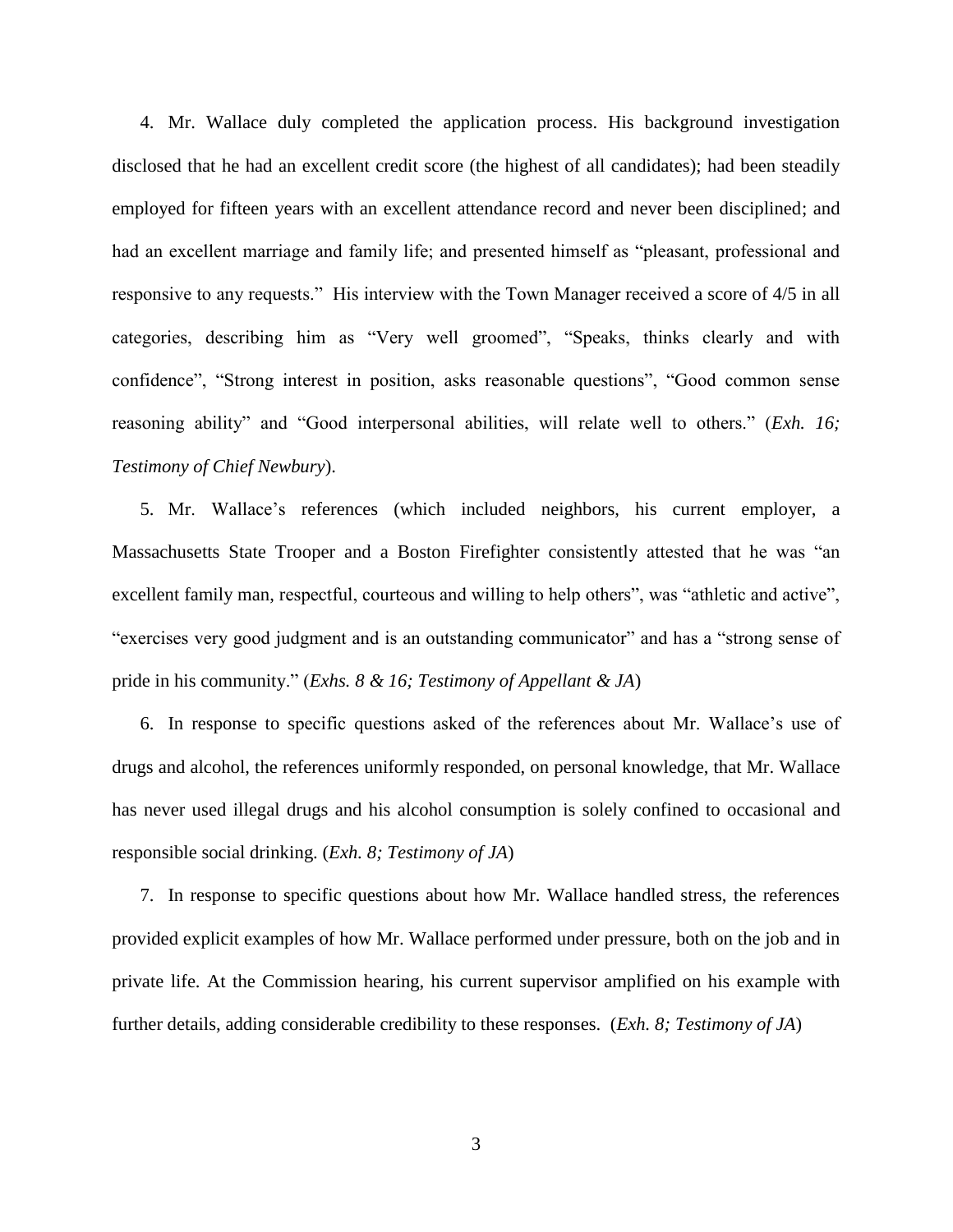8. Chief Newbury recommended that Mr. Wallace not be hired based on an "extensive" record of driving infractions and criminal history, and the Town Manager accepted that recommendation, bypassing Mr. Wallace for four other lower ranked candidates that Chief Newbury believed were better qualified. (*Exhs. 1 & 17*)

9. At the Commission hearing, Chief Newbury explained that his concerns about Mr. Wallace's driver history and criminal record were premised on what he called a long pattern of his problematic behavior, especially those incidents that involved alcohol and questionable "interaction" with law enforcement. Specifically, Chief Newbury counted 13 driving infractions (including 5 speeding violations, 3 at-fault accidents, and an OUI/Driving to Endanger, as well as several criminal offenses (a 2007 charge of Assault with a Dangerous Weapon, a 2006 charge of Disturbing the Peace and two charges as a Minor in Possession of Alcohol). (*Exhs. 1, 3, 4 through 7; Testimony of Chief Newbury*)

10. Chief Newbury also pointed to the work history of the other hired candidates, all of whom he noted had "interviewed well", had a background packet "without any deficiencies", and had been employed in jobs that involved extensive use of heavy tools and required mechanical abilities that "translates well into the fire service." He contrasted these candidates with Mr. Wallace whose only employment he recalled was as a bartender. (*Exhs. 17; Testimony of Chief Newbury*)

11. At the Commission hearing, Mr. Wallace presented as a strong and credible witness on his behalf. He did not deny or excuse his record of poor behavior and took full responsibility for his actions, but he believed that Saugus's characterization of that record did not provide a fair assessment of his current fitness for the job of a SFD Firefighter. (*Testimony of Appellant*)

4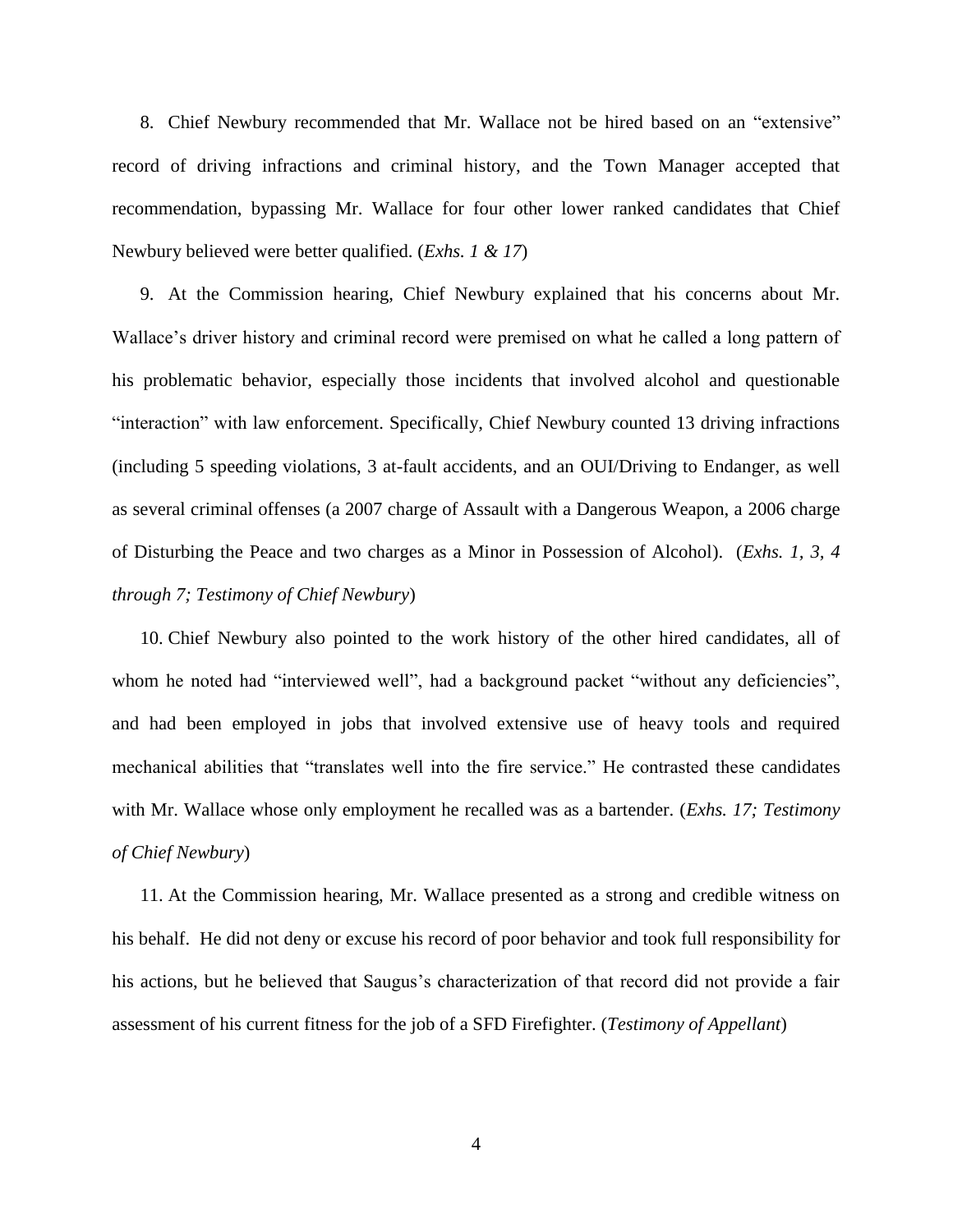12. In particular, Mr. Wallace proffered his own CORI and RMV history which, he noted, showed that, in fact, none of the criminal offenses with which he was charged resulted in a conviction and that he was found not responsible for most of the driving infractions on which Saugus relied to bypass him. For example, the serious charges of Assault with a Dangerous Weapon, Disturbing the Peace and Driving to Endanger were dismissed outright. The OUI was thirteen years ago (2003) and dismissed after a CWOF in 2004. He was found not responsible for most of the driving citations on his record. His most recent surchargeable at-fault accident was in 2005 and his most recent driving infraction for which he was found responsible (failure to wear a seat belt) was in 2007. Mr. Wallace credibly explained that, while three 2013 driving infractions appeared on the driver history used by Saugus, he was found not responsible for all three. (*Exhs. 7, 14 & 15; Testimony of A*ppellant)

13. Mr. Wallace pointed out that, although the bypass letter said that the other lower ranked candidates' background investigations "were without deficiencies", a number of those candidates did, in fact, have driving infractions and criminal charges on their records, some dating more recently than those on his own record. (*Exhs. 9 through 13*)

14. Mr. Wallace also pointed out that Saugus discounted or overlooked that his employment record also included work for an HVAC company which required the same type of mechanical ability as the similar work Saugus cited as justification for the other candidates being "better" qualified. (*Testimony of Appellant*)

#### **APPLICABLE CIVIL SERVICE LAW**

The core mission of Massachusetts civil service law is to enforce "basic merit principles" described in Chapter 31 for "recruiting, selecting and advancing of employees on the basis of their relative ability, knowledge and skills including open consideration of qualified applicants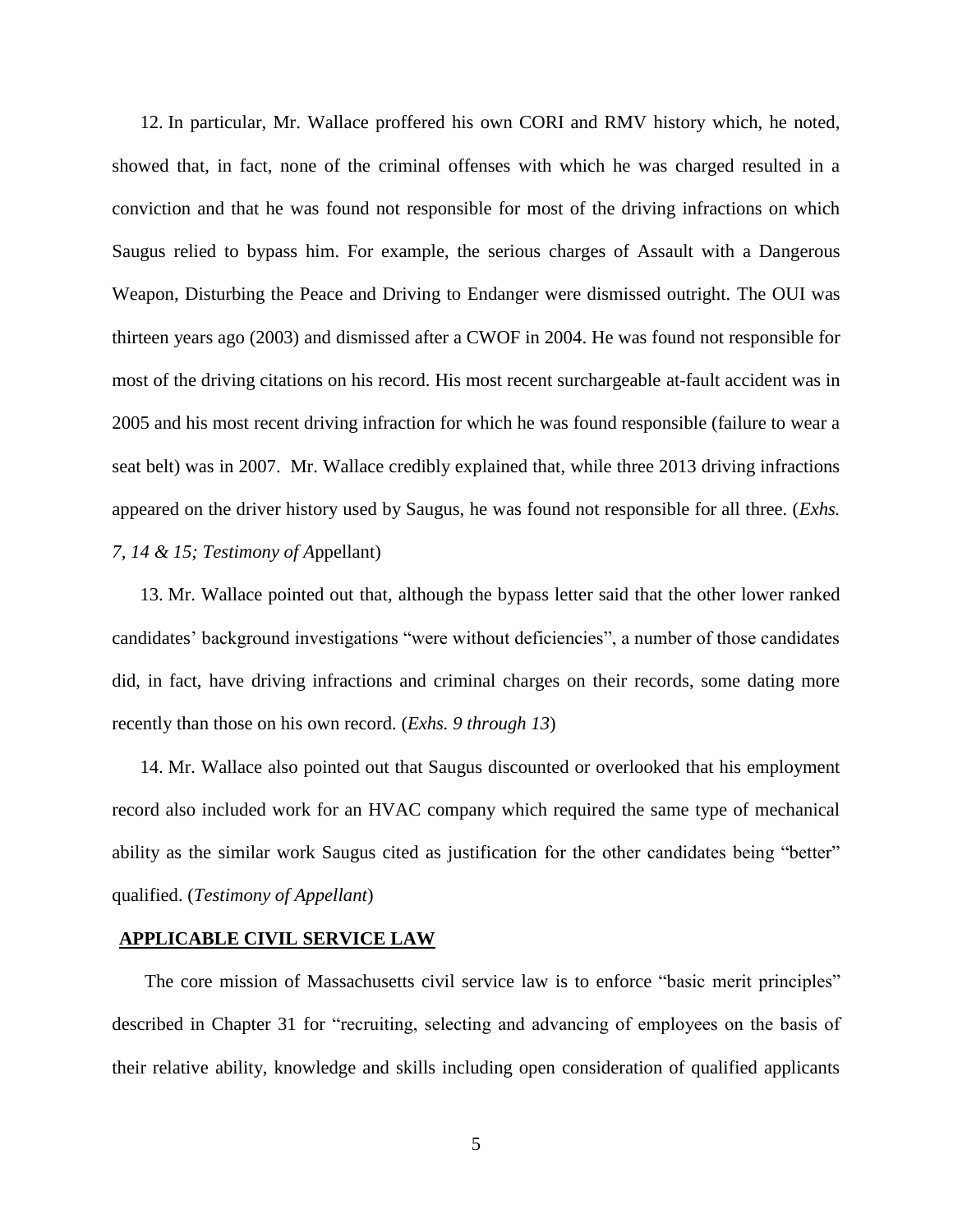for initial appointment" and "assuring that all employees are protected against coercion for political purposes, and are protected from arbitrary and capricious actions." G.L.c.31, §1. The mechanism for ensuring adherence to basic merit principles in hiring and promotion is the provision for regular competitive qualifying examinations, open to all qualified applicants, from which eligible lists of successful applicants are established, ranking them according to their scores on the qualifying examination, along with certain statutory credits and preferences, which then may be used by appointing authorities to make civil service appointments based on a "certification" of candidates according to their standing on the applicable eligible list. G.L.c. 31, §§6 through 11, 16 through 27. In general, each position must be filled by selecting one of the top three most highly ranked candidates who indicate they are willing to accept the appointment, which is known as the "2n+1" formula. G.l.c.31, §27; PAR.09.

In order to deviate from the rank order of preferred hiring, and appoint a person "other than the qualified person whose name appears highest", an appointing authority must provide written reasons, consistent with basic merit principles, to affirmatively justify bypassing a lower ranked candidate in favor of a more highly ranked one. G.L.c.31,§1,§27; PAR.08.

A person who is bypassed may appeal that decision under G.L.c.31,§2(b) for de novo review by the Commission. When a candidate appeals from a bypass, the Commission determines whether, by a preponderance of evidence, the bypass decision was made after an "impartial and reasonably thorough review" of the background and qualifications of the candidates' fitness to perform the duties of the position and that there was "reasonable justification" for the decision. Police Dep't of Boston v. Kavaleski, 463 Mass. 680, 688-89 (2012) citing Massachusetts Ass'n of Minority Law Enforcement Officers v. Abban , 434 Mass. 256, 259 (2001); [Brackett v. Civil](http://web2.westlaw.com/find/default.wl?mt=Massachusetts&db=578&rs=WLW15.04&tc=-1&rp=%2ffind%2fdefault.wl&findtype=Y&ordoc=2029136022&serialnum=2009543382&vr=2.0&fn=_top&sv=Split&tf=-1&pbc=70F732C1&utid=1)  [Service Comm'n, 447 Mass. 233, 241 \(2006\)](http://web2.westlaw.com/find/default.wl?mt=Massachusetts&db=578&rs=WLW15.04&tc=-1&rp=%2ffind%2fdefault.wl&findtype=Y&ordoc=2029136022&serialnum=2009543382&vr=2.0&fn=_top&sv=Split&tf=-1&pbc=70F732C1&utid=1) and cases cited; [Beverly v. Civil Service Comm'n,](http://web2.westlaw.com/find/default.wl?mt=Massachusetts&db=578&rs=WLW15.04&tc=-1&rp=%2ffind%2fdefault.wl&findtype=Y&ordoc=2029136022&serialnum=2023501172&vr=2.0&fn=_top&sv=Split&tf=-1&pbc=70F732C1&utid=1)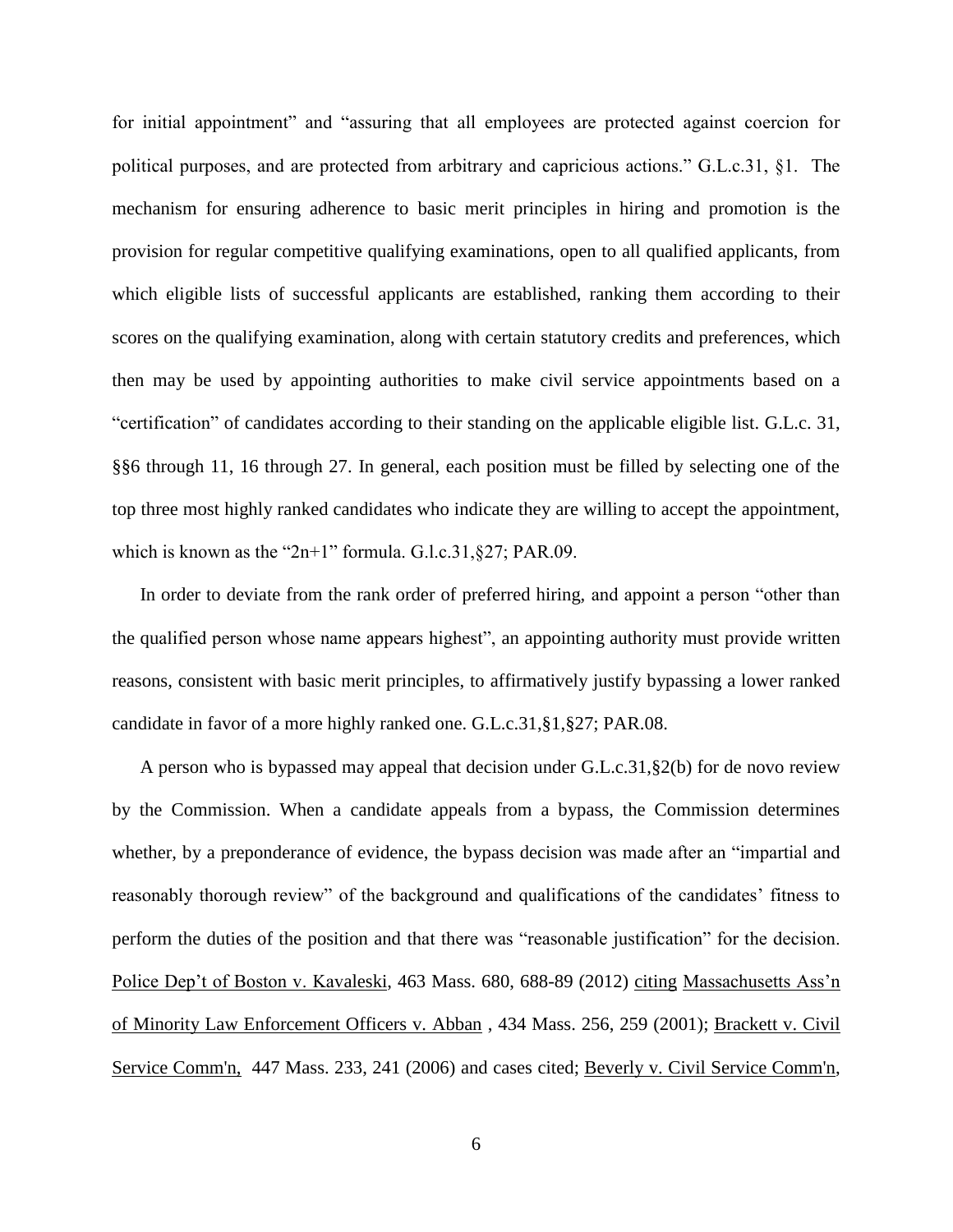[78 Mass.App.Ct. 182, 187 \(2010\);](http://web2.westlaw.com/find/default.wl?mt=Massachusetts&db=578&rs=WLW15.04&tc=-1&rp=%2ffind%2fdefault.wl&findtype=Y&ordoc=2029136022&serialnum=2023501172&vr=2.0&fn=_top&sv=Split&tf=-1&pbc=70F732C1&utid=1) Leominster v. Stratton, 58 Mass.App.Ct. 726, 727-28 (2003). See also Mayor of Revere v. Civil Service Comm'n, 31 Mass.App.Ct. 315, 321 (1991) (appointing authority must prove, by a preponderance of evidence, that the reasons assigned to justify the bypass were "more probably than not sound and sufficient"); Selectmen of Wakefield v. Judge of First Dist. Ct., 262 Mass. 477, 482 (1928) (same) "Reasonable justification in this context means 'done upon adequate reasons sufficiently supported by credible evidence, when weighed by an unprejudiced mind, guided by common sense and by correct rules of law.' " Brackett v. Civil Service Comm'n, 447 Mass. 233, 543 (2006) and cases cited; Commissioners of Civil Service v. Municipal Ct., 359 Mass. 211, 214 (1971), *citing* Selectmen of Wakefield v. Judge of First Dist. Ct., 262 Mass. 477, 482 (1928).

## **ANALYSIS**

Saugus had not established that the preponderance of the evidence proves that its decision to bypass Mr. Wallace met the standard of reasonable justification under basic merit principles of civil service law.

First, Saugus misconstrued Mr. Wallace's driver history and criminal record, overstating the actual number of incidents for which he was held legally responsible. When fairly considered, Mr. Wallace has had a clean driver's history (save for a 2007 seat-belt violation) and a clean criminal record for more than thirteen years. Similarly, although comparisons of one candidate's background with another are not always relevant, I find that the conclusion that other hired candidates had records that "were without deficiencies" was clearly taken by looking through a different perspective than the one used to examine Mr. Wallace's flaws.

Second, on the particular fact of this case, Mr. Wallace's one OUI infraction (and two minor in possession infractions) are not sufficient, when taken together with the impeccable record of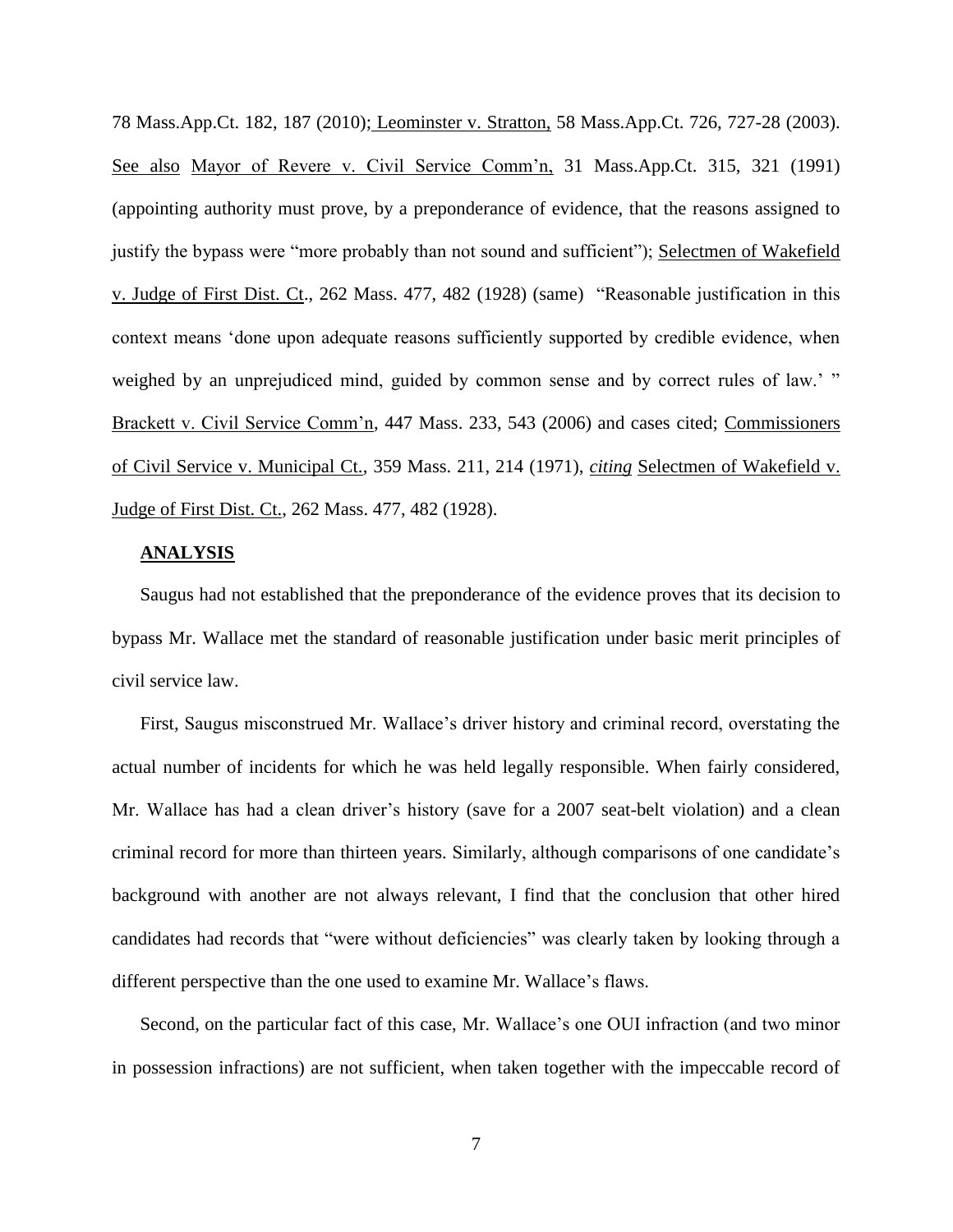his family life, employment and strong evidence from references and the Commission testimony, to fairly raise any serious question about his present suitability and fitness for appointment to the position of an SFD Firefighter. The evidence simply contains no reasonable suspicion that Mr. Wallace has any character traits that presents him as a risk of substance abuse or calls into question his present ability to use good judgment under stress, to operate a motor vechicle safely or perform any of the other duties required of a firefighter. See, e.g., Stylien v. Boston Police Dep't, 31 MCSR 154, 209 (2018) and cases cited.

Third, I cannot say whether or not Saugus would have made a different decision in deciding Mr. Wallace's suitability, had full and fair consideration been given to all of the facts which Saugus knew or should have known about him. Certainty, however, is not the standard; a conclusion based on a preponderance of the evidence after de novo review of the facts is what basic merit principles require. In sum, Mr. Wallace presented a strong and compelling case that he was bypassed for reasons that a reasonably thorough review do not justify. Therefore, basic merit principles compel that he be afforded the opportunity for a fair and proper reconsideration of the merits of his present fitness for employment with the SFD.

#### **CONCLUSION**

In sum, for the reasons stated herein, this appeal of the Appellant, Jonathan W. Wallace, is *allowed.* Pursuant to the powers of relief inherent in Chapter 310 of the Acts of 1993, the Commission ORDERS that the Massachusetts Human Resources Division and/or the Town of Saugus in its delegated capacity take the following action:

 Place the name of Jonathan W. Wallace at the top of any current or future Certification for appointment to the position of Firefighter with the Saugus Fire Department (SFD) until he is appointed or bypassed after consideration consistent with this Decision.

 If Mr. Wallace is appointed as an SFD Firefighter, he shall receive a retroactive civil service seniority date which is the same date as the first candidate ranked below Wallace who was appointed from Certification No. 05324. This retroactive civil service seniority date is not

8